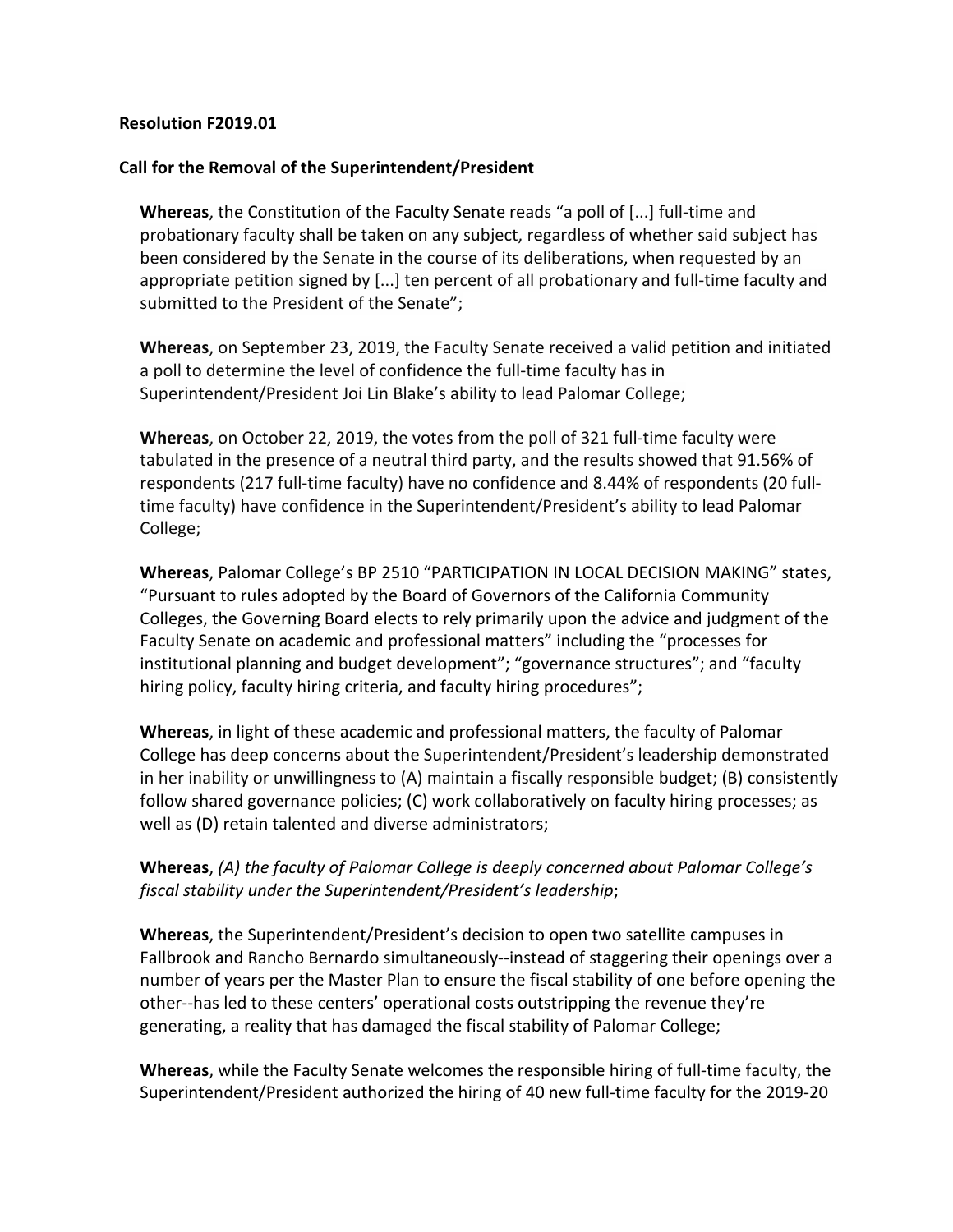academic year in response to a P1 faculty obligation number (FON) projection of 310 (based on the 2018-2019 advance from the California Community Colleges Chancellor's Office [CCCCO]) when the FON for Fall 2019 compliance was, instead, per the CCCCO, 282, leading to an estimated extra \$3.9 million in expenditures for fiscal year 2019-20 (based on Palomar College being 39 full-time faculty over Fall 2019 compliance FON);

**Whereas**, these decisions made or authorized by the Superintendent/President have contributed to a 64% decline in Palomar College's ending fund balance from nearly \$22 million to a projected \$8.9 million (temporarily boosted by a \$5 million "loan" from the retiree health care account without having a plan to repay the account);

## **Whereas**, (B) *the faculty of Palomar College is deeply concerned about the Superintendent/President's lack of consistency in following shared governance policies;*

**Whereas**, at the February 27, 2019, meeting of the Instructional Planning Council (IPC), it was reported that the District had six College and Career Access Pathways (CCAP) agreements in place for "middle colleges" with local K-12 school districts;

**Whereas**, per the February 27, 2019, IPC meeting minutes, IPC members expressed concern about the "middle college" initiative "regarding Ed Code, age of students, social aspects, parental involvement and more";

**Whereas**, those concerns were not revisited at IPC before August 21, 2019, when the Superintendent/President wrote a guest column in the *San Diego Union-Tribune* titled "Introducing Middle College," in which she announced her "intention to open our middle college to students in fall 2020";

**Whereas**, per the August 28, 2019, IPC meeting minutes, "there was discussion around Middle College being implemented quickly, with inquiries as to when it was vetted. […] Committee members again expressed concern, this time noting that the topic had not been vetted at IPC but should be as part of Instructional Planning in the shared governance process";

**Whereas**, this rush to implement a significant initiative without the proper vetting and approval through shared governance signals a lack of respect for and understanding of the nature and importance of the shared governance process, a fact that undercuts confidence in this and other initiatives;

# **Whereas**, (C) *the faculty of Palomar College is deeply concerned about the approach the Superintendent/President has taken toward faculty hiring processes*;

**Whereas**, Palomar College's Human Resources' directions to all hiring committees reads "materials submitted by applicants may contain confidential personal information pertaining to personal characteristics regarded as protected by federal, state, local, and/or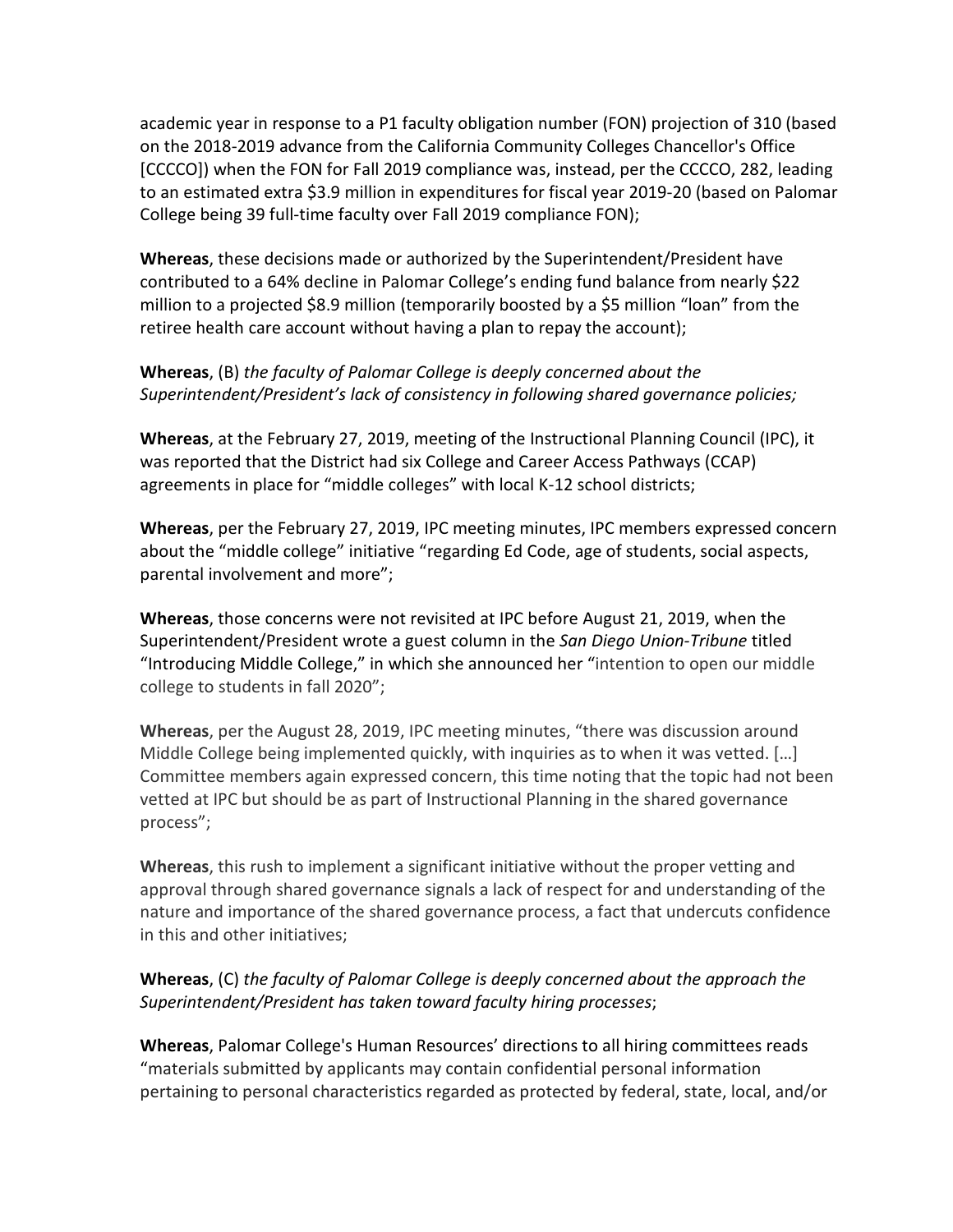District laws, regulations and/or policies (i.e., ethnic group, religion, marital status, sexual orientation, etc.). Such information is to be regarded as irrelevant to the selection process and may not be considered by any committee member in determining an applicant's suitability for interview or hire";

**Whereas,** the Superintendent/President of Palomar College said to the Faculty Senate at its December 3, 2018, meeting that she would compare the diversity of the hiring pool to the diversity of the finalists selected for interview and ask the committee some hard questions;

**Whereas**, a hiring chair noted at Faculty Senate on May 6, 2019, that the Superintendent/President repeatedly questioned the department's diversity and then subsequently dismissed the top three candidates selected by the committee during the second round of their hiring process without providing a reason;

**Whereas**, these comments and actions undermine Human Resources' aforementioned legal guidance on faculty hiring;

**Whereas**, AP 7120, Governing Board policy regarding "RECRUITMENT AND HIRING" states, "The Superintendent/ President considers input from each Committee member and works towards consensus as much as possible in making the final selection";

**Whereas,** in a presentation to Faculty Senate on May 6, 2019, a hiring committee chair explained that "when the process began for the second-level interview with President Blake, departmental input was not sought nor were they involved in the decision of candidate selection following the process of shared governance";

**Whereas**, at that same Faculty Senate meeting, another hiring chair explained that in a hiring committee with Dr. Blake on the second level, "it [was] not a committee-as-a-whole decision regarding candidate selection. Faculty on the committee felt that their input was heard but not considered during the selection process";

**Whereas**, at the May 14, 2019, Governing Board meeting, a faculty member who was a hiring chair for a failed search stated during open comments, "The president did not ask our opinion of who we thought would be the best colleague or who would contribute the most to Palomar College. Rather, we were told (with no discussion) which [one] person would be hired, which would definitely not be hired, and that our second position would be a failed search. The current hiring policy is for the second level committee to discuss and reach a consensus on new hires that the President then presents to the Governing Board for final approval. However, we were never given the opportunity for discussion or consensus";

**Whereas**, these actions by the Superintendent/President violate the Governing Board's own policy on recruitment and hiring regarding consensus and selectively disregards the faculty voice in faculty hiring;